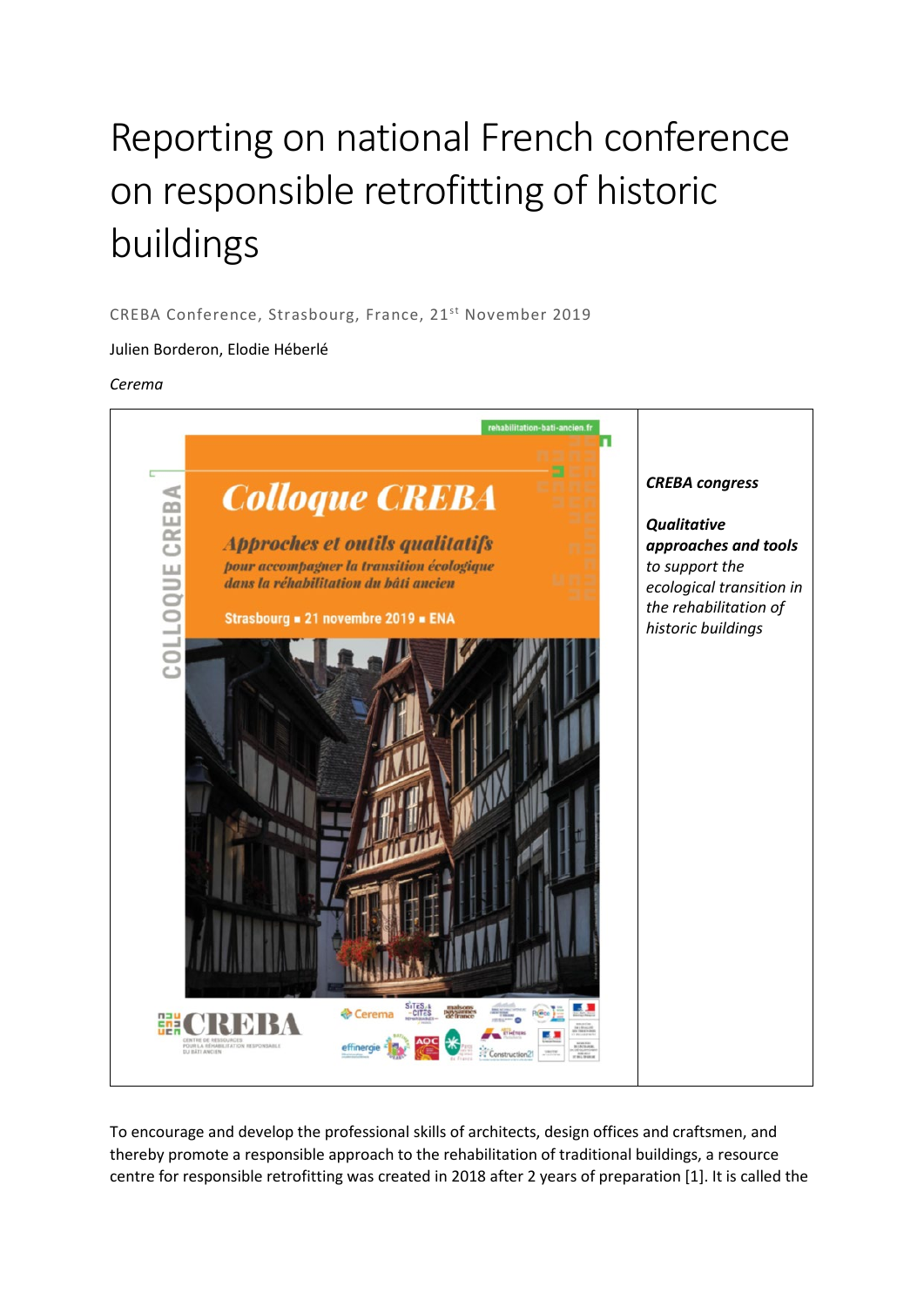"Centre de REssources pour la rehabilitation responsible du Bâti Ancien", short "CREBA". A French version of the knowledge centre is available a[t http://www.rehabilitation-bati-ancien.fr/fr](http://www.rehabilitation-bati-ancien.fr/fr) .

On November 21<sup>st</sup>, 2019 the second national conference of the CREBA was held in Strasbourg, France, in the auditorium of ENA (Ecole Nationale de l'Administration). 155 people attended the conference, mostly architects, buildings' physics engineers, professional trainers, students and civil servants in local administrations. Unfortunately, very few craftsmen and construction workers. This point is a strong one to work on: How does one connect with craftsmen and construction workers? This is certainly something CREBA endeavors to do.

The topic of the conference in 2019 was "Qualitative approaches and tools to support the ecological transition in the rehabilitation of historic buildings". The Grand Témoin of the day was Philippe Madec, the famous architect [2] which is one of the pioneers of sustainable development in architecture, taking the approach to consider the use of existing material during renovation projects, adding only a minimal amount of new fabric, thereby minimizing the carbon impact on the environment. The conference was supported by the "Sites et Cités Remarquables de France" association [3], the Cerema [4] and both cultural ministry and sustainable development ministry.

During the first session of the conference, the development of CREBA as a knowledge centre and discussion about the link and agreement between CREBA and local or national organisations, such as the "fédération des parcs naturels régionaux" (federation of regionals natural parks) have been presented. Following this, a round table discussion was held on the topic of management methods for responsibly carrying out retrofitting projects on buildings with heritage value. The architect representative was Pierre Lynde, one of his realisation is the school in Mulhouse that is a good practice example on the hiberatlas website [5]. The ways to build bridges between heritage professionals and designers of retrofitting projects, architects, technicians and construction workers were the main topic for interesting discussion and good practice examples.



The second part of the day began with technical presentations on tools, including technical guidelines such as the OPERA tools to assess the hygrothermal risks before insulation [6] and professional training methods. A larger debate amongst all attendees took place, examining the target of all these tools. The tools appear to be fit for architects, engineers and technicians, however, do not adapt well for construction workers and craftsmen, who are often alone on a retrofitting project for smaller or regular buildings.